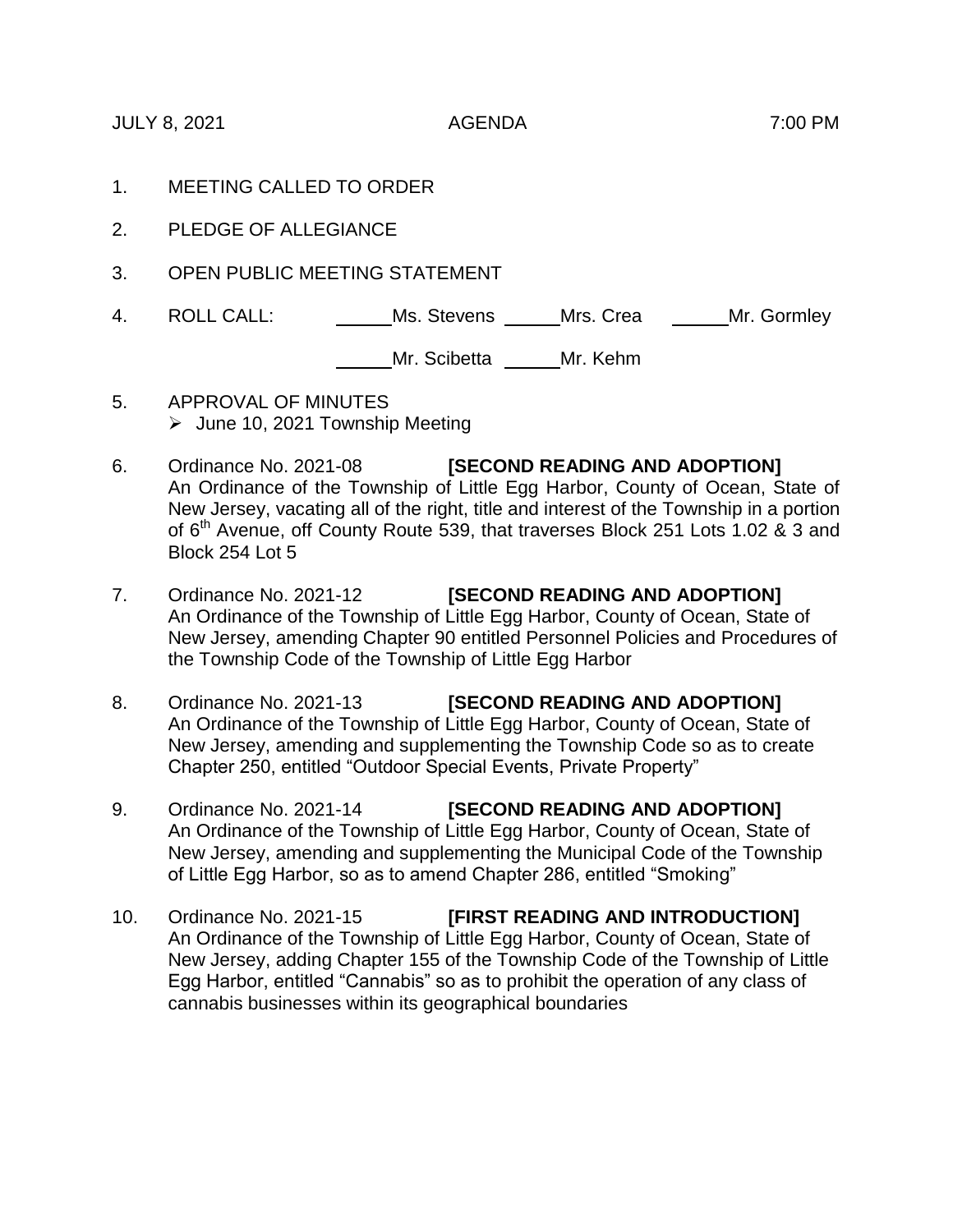## 11. CONSENT AGENDA

*A Consent Agenda includes Resolutions which are not controversial and do not require individual discussion. The Consent Agenda is moved, seconded, and voted upon as one item by the Governing Body.* 

- 2021-145 Authorizing the appointment of Anna Nelson as Clerk 1 for the Township Construction Office
- 2021-146 Authorizing the appointment of Jeffrey Delapena as Laborer 1 (full-time) for the Department of Public Works
- 2021-147 Authorizing the appointment of Michael-Anthony DiMauro as Laborer 1, Clean Communities (Seasonal) for the Department of Public Works
- 2021-148 Authorizing the appointment of William Gruss as Per Diem Plumbing Inspector
- 2021-149 Authorizing the appointment of Susan Farrell as Temporary Registrar of Vital Statistics
- 2021-150 Authorizing the appointment of Kasey Powers as Temporary Purchasing Agent
- 2021-151 Awarding a contract for Mystic Island Drainage Improvements Phase 2 to Earle Asphalt Company *[Four bids were received and Earle Asphalt Company submitted the lowest responsible bid in accordance with the bid specifications, said bid being \$1,528,813.13.]*
- 2021-152 Amending Resolution No. 2021-138 so as to amend application for a grant from the State of New Jersey, Safe and Secure Communities Grant Program *[Subsequent to the approval of Resolution 2021-138 the NJ Department of Law & Public Safety, Office of the Attorney General advised that the Safe and Secure grant amount for 2021would be \$32,400.]*
- 2021-153 Authorizing participation in the State grant program, SFY21 Body-worn Camera Grant Program and accepting State funds *[The award period is for five years in the amount of \$101,900.00 for body-worn cameras.]*
- 2021-154 Authorizing the submission of the Sustainable Communities Grant Application funded by Atlantic City Electric *[The grant application is for an information kiosk at Mystic Beach/Graveling Point.]*
- 2021-155 Amending the 2021 Introduced Budget